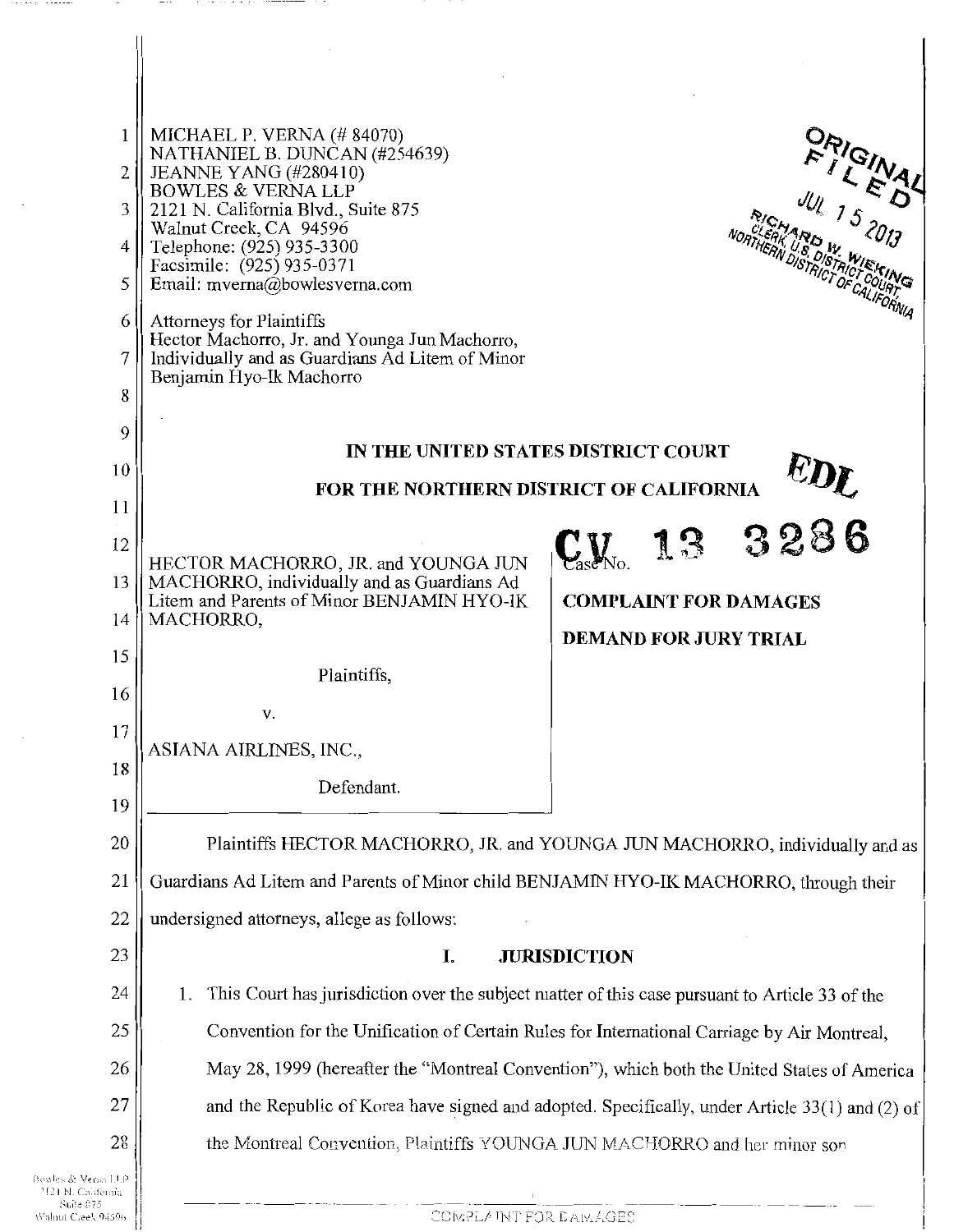| 1  |    | BENJAMIN HYO-IK MACHORRO purchased their tickets for the subject flights in this                  |
|----|----|---------------------------------------------------------------------------------------------------|
| 2  |    | District (and Defendant has a place of business and does business in this District); the place of |
| 3  |    | ultimate destination in the contracts of carriage of Plaintiffs YOUNGA JUN MACHORRO and           |
| 4  |    | her minor son BENJAMIN HYO-IK MACHORRO was San Francisco International Airport,                   |
| 5  |    | located in this District; and the principal and permanent residence of Plaintiffs YOUNGA JUN      |
| 6  |    | MACHORRO and her minor son BENJAMIN HYO-IK MACHORRO is in this District, to                       |
| 7  |    | which Defendant operates services for the carriage of passengers by air. As the Montreal          |
| 8  |    | Convention is a treaty of the United States, this Court has subject matter jurisdiction over this |
| 9  |    | case under 28 U.S.C.A § 1331.                                                                     |
| 10 |    | H.<br><b>VENUE</b>                                                                                |
| 11 |    | 2. Venue in the Northern District of California, San Francisco Division, is proper pursuant to 28 |
| 12 |    | U.S.C. 1398(a) and Local Rule 3-2 because a substantial part of the events and omissions          |
| 13 |    | giving rise to the claims as alleged herein occurred in this District.                            |
| 14 |    | Ш.<br><b>PARTIES</b>                                                                              |
| 15 |    | 3. Plaintiffs restate and hereby incorporate by reference the allegations of each of the above    |
| 16 |    | paragraphs.                                                                                       |
| 17 |    | 4. Plaintiffs HECTOR MACHORRO, JR. (hereafter "HECTOR") and his natural minor son,                |
| 18 |    | BENJAMIN HYO-IK MACHORRO (hereafter "BENJAMIN") are citizens of the United                        |
| 19 |    | States of America and maintain their principal and permanent residence in this District.          |
| 20 | 5. | Plaintiff YOUNGA JUN MACHORRO (hereafter "YOUNGA") is a citizen of the Republic of                |
| 21 |    | Korea but was issued a Permanent Resident Card by the United States of America on                 |
| 22 |    | September 9, 2005 and has maintained her principal and permanent residence in this District       |
| 23 |    | ever since. She is the wife of HECTOR and natural mother of minor son BENJAMIN.                   |
| 24 |    | 6. Plaintiffs YOUNGA and her minor son, BENJAMIN, were passengers on board Asiana                 |
| 25 |    | Airlines Flight No. OZ 214 bound for San Francisco, California when it crashed on July 6,         |
| 26 |    | 2013 at San Francisco International Airport (hereafter "ASIANA Crash"). YOUNGA and                |
| 27 |    | BENJAMIN suffered, and continue to suffer, from extreme bodily and mental injuries and            |
| 28 |    | economic losses as a direct result thereof.                                                       |
|    |    |                                                                                                   |

 $\frac{2}{\text{DEWANO FOR JUEY TRIAL}}$ 

', ' '  $\frac{1}{2}$ II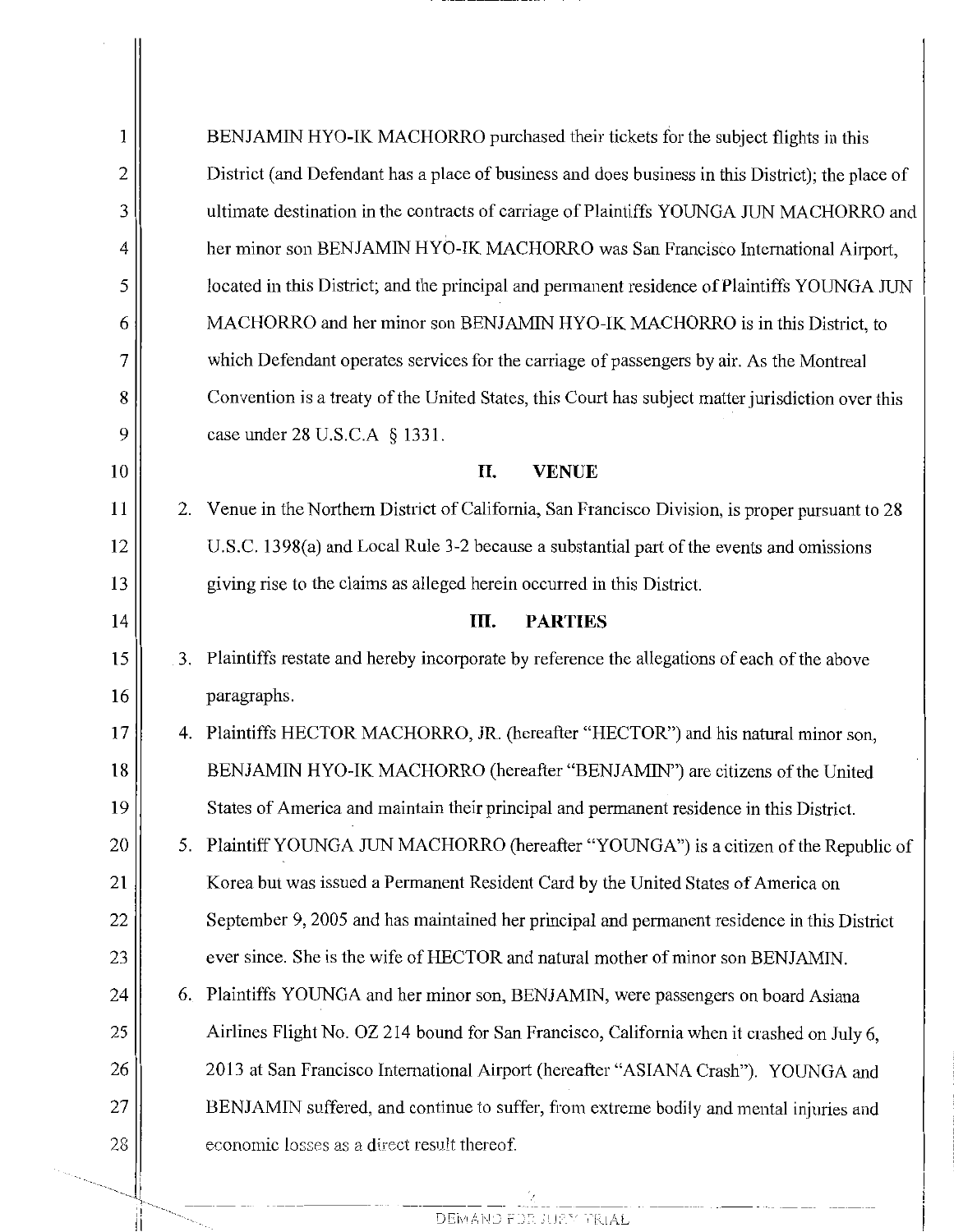| 1  | Plaintiff HECTOR has lost, and will continue to lose, the comfort and consortium of his wife,<br>7. |
|----|-----------------------------------------------------------------------------------------------------|
| 2  | YOUNGA, as a direct result of the crash and has suffered, and continues to suffer, damages          |
| 3  | therefrom.                                                                                          |
| 4  | Defendant ASIANA AIRLINES, INC. (hereafter "ASIANA") is registered as a business entity<br>8.       |
| 5  | with the California Secretary of State, with an active status. ASIANA routinely engages in          |
| 6  | continuous and systematic business in this District, sufficient to subject it to personal           |
| 7  | jurisdiction of this Court. ASIANA'S principal place of business is in Seoul, Republic of           |
| 8  | Korea.                                                                                              |
| 9  | At all material times, ASIANA entered into the contracts of carriage with Plaintiffs YOUNGA<br>9.   |
| 10 | and her minor son BENJAMIN and was in control of, and responsible for, their safe transport         |
| 11 | from Seoul, Republic of Korea to San Francisco, California.                                         |
| 12 | <b>GENERAL ALLEGATIONS</b><br>IV.                                                                   |
| 13 | 10. Plaintiffs restate and hereby incorporate by reference the allegations of each of the above     |
| 14 | paragraphs.                                                                                         |
| 15 | 11. On July 6, 2013, Asiana Flight No. OZ 214 (hereafter "Flight 214") departed Incheon             |
| 16 | International Airport, South Korea at 5:04 p.m. KST (08:04 UTC) for a transpacific flight to        |
| 17 | San Francisco International Airport, California, USA (hereafter "SFO"). The aircraft in use was     |
| 18 | a Boeing 777-200ER, Registration No. HL7742 (hereafter "Subject Aircraft"), with 307 total          |
| 19 | souls on board, including both crew and passengers. YOUNGA and BENJAMIN were among                  |
| 20 | the passengers on board.                                                                            |
| 21 | 12. This fateful flight did not reach its destination safely. The Asiana Crash occurred at          |
| 22 | approximately 11:26 a.m. PDT (18:26 UTC) on July 6, 2013, when the Subject Aircraft landed          |
| 23 | short of Runway 28L's threshold at SFO and struck the seawall that projects into San Francisco      |
| 24 | Bay, separating the tail section of the Subject Aircraft from the aircraft's fuselage and causing   |
| 25 | passengers, including Plaintiffs, to be violently thrown about the cabin and to suffer extreme      |
| 26 | and catastrophic injuries and emotional distress, as well as causing the deaths of three Chinese    |
| 27 | passengers.                                                                                         |
| 28 | 13. The Asiana Crash occurred due to the gross negligence and recklessness of the ASIANA flight     |
|    |                                                                                                     |

DEMAND FOR JURY TRIAL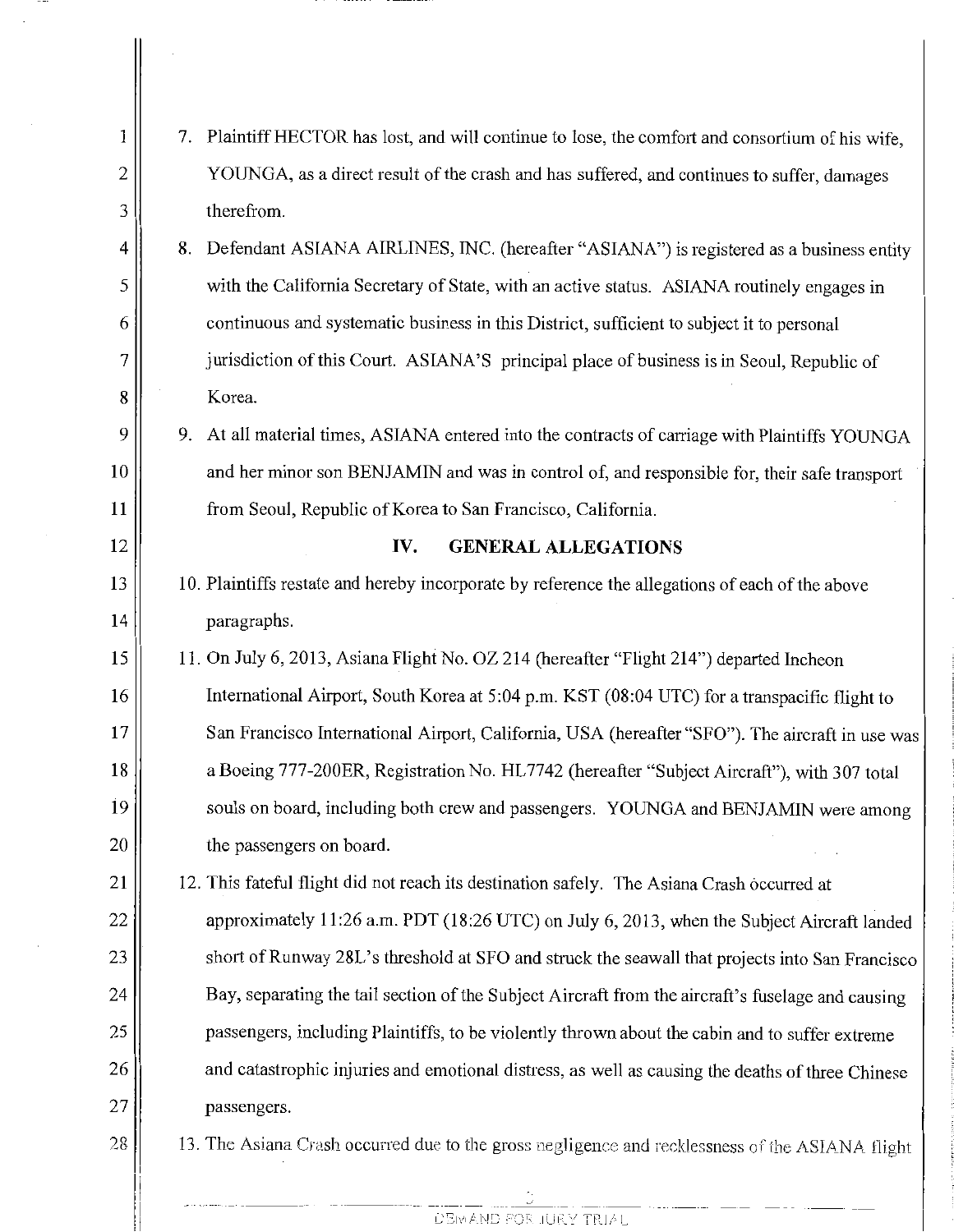| 1 | crew on Flight 214, in woeful violation of numerous international and United States airline           |
|---|-------------------------------------------------------------------------------------------------------|
| 2 | industry standards and established flight rules. Among a extensive litany of errors and               |
| 3 | omissions, the Flight 214 flight crew failed to observe the most fundamental procedures for a         |
| 4 | visual landing approach into SFO, failed to appropriately monitor flight conditions on                |
|   | approach, and failed to communicate and react in the cockpit to those flight conditions.              |
|   | 14. Moreover, the flight crew of Flight 214 was inadequately trained and supervised by ASIANA         |
|   | and failed to comply with the most rudimentary cockpit resource management protocols.                 |
|   | 15. Defendant's failures constituted a gross, wanton, and willful disregard for the rights and safety |
|   | of all passengers aboard Flight 214 and needlessly caused injuries, damages, and deaths to            |
|   | innocent passengers.                                                                                  |
|   | <b>FIRST CAUSE OF ACTION</b><br>(Montreal Convention Article 17)                                      |
|   |                                                                                                       |
|   | 16. Plaintiffs restate and hereby incorporate by reference the allegations of each of the above       |
|   | paragraphs.                                                                                           |
|   | 17. Pursuant to Article 17 of the Montreal Convention, Defendant ASIANA is absolutely liable for      |
|   | damages sustained by Plaintiffs YOUNGA and her minor son BENJAMIN as passengers                       |
|   | aboard Flight 214, as said injuries and damages occurred while they were on board the Subject         |
|   | Aircraft and/or in the course of the operations of disembarking from the Subject Aircraft.            |
|   | Defendant ASIANA is also liable for loss of consortium and other damages suffered by                  |
|   | Plaintiff HECTOR in that said claims derive from damages suffered by Plaintiff YOUNGA.                |
|   | 18. Defendant ASIANA was in exclusive control of Flight 214 and owed non-delegable duties to          |
|   | all passengers for its safe operation at all modes of flight, including the landing approach into     |
|   | SFO on July 6, 2013.                                                                                  |
|   | 19. Defendant ASIANA breached those duties by failing to observe the most fundamental                 |
|   | procedures for a visual landing approach into SFO, failing to appropriately monitor flight            |
|   | conditions on approach, and failing to communicate and react in the cockpit to those flight           |
|   | conditions.                                                                                           |
|   | 20. As a direct and proximate result of Defendant ASIANA's acts and omissions that caused the         |
|   |                                                                                                       |
|   |                                                                                                       |
|   |                                                                                                       |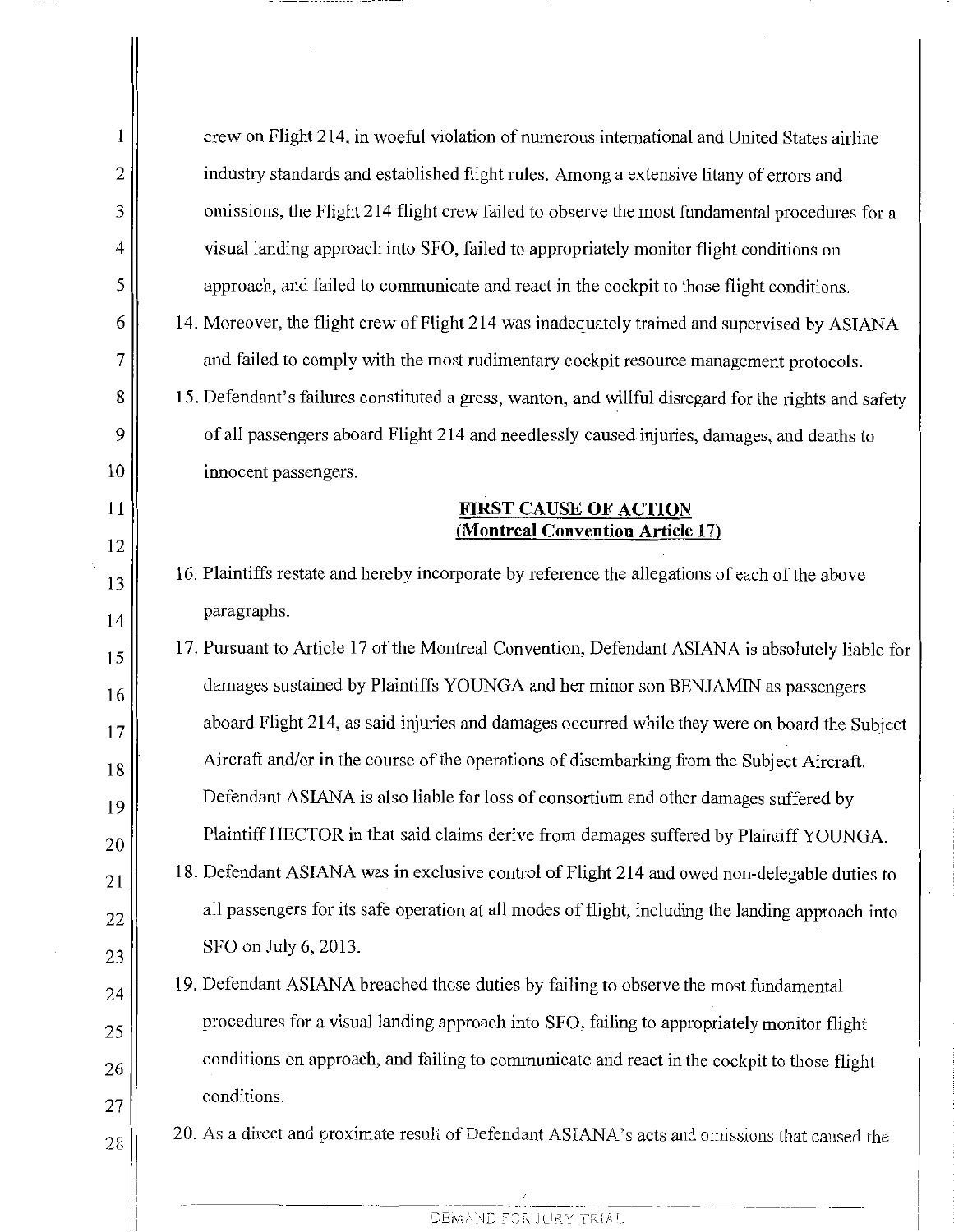| 1      | ASIANA crash, plaintiffs were seriously injured and damaged as alleged herein and will                                                                                               |
|--------|--------------------------------------------------------------------------------------------------------------------------------------------------------------------------------------|
| 2      | continue to suffer from their physical, mental, and economic injuries for the foreseeable future.                                                                                    |
| 3      | 21. The ASIANA Crash occurred due to the negligence, wrongful acts and omissions of Defendant                                                                                        |
| 4      | ASIANA and its servants and agents, and not due to the sole negligence or other wrongful act                                                                                         |
| 5      | or omission of any third party.                                                                                                                                                      |
| 6      | WHEREFORE, Plaintiffs pray for judgment as fully set forth herein.                                                                                                                   |
| 7<br>8 | <b>SECOND CAUSE OF ACTION</b><br>(Gross Negligence)                                                                                                                                  |
| 9      | 22. Plaintiffs restate and hereby incorporate by reference the allegations of each of the above                                                                                      |
| 10     | paragraphs.                                                                                                                                                                          |
| 11     | 23. The ASIANA Crash occurred due to the gross negligence and recklessness of the ASIANA                                                                                             |
| 12     | flight crew on Flight 214 and the inadequate training and supervision provided to said crew by                                                                                       |
| 13     | ASIANA as hereinabove alleged.                                                                                                                                                       |
| 14     | 24. As a direct and proximate result of Defendant's acts and omissions that caused the ASIANA                                                                                        |
| 15     | Crash, Plaintiffs were severely injured and damaged as alleged herein, and will continue to                                                                                          |
| 16     | suffer from their physical, mental, and economic injuries for the foreseeable future.                                                                                                |
| 17     | WHEREFORE, Plaintiffs pray for judgment as fully set forth herein.                                                                                                                   |
| 18     | <b>THIRD CAUSE OF ACTION</b><br>(On Behalf of HECTOR MACHORRO, JR.)                                                                                                                  |
| 19     | 25. Plaintiffs restate and hereby incorporate by reference the allegations of each of the above                                                                                      |
| 20     |                                                                                                                                                                                      |
| 21     | paragraphs.<br>26. Before the ASIANA Crash, YOUNGA was able to and did perform all the duties of a wife and                                                                          |
| 22     | mother, including assisting in maintaining the home, caring for the couple's child, working to                                                                                       |
| 23     | help support the family, and providing support and comfort to her husband, HECTOR.                                                                                                   |
| 24     | 27. As a direct and proximate result of the injuries, damages, and mental distress and suffering                                                                                     |
| 25     |                                                                                                                                                                                      |
| 26     | from the ASIANA Crash, YOUNGA has been unable to perform the duties as hereinabove<br>cited and will continue to be unable to fully perform those duties for the foreseeable future. |
| 27     | <b>PRAYER FOR RELIEF</b>                                                                                                                                                             |
| 28     |                                                                                                                                                                                      |
|        |                                                                                                                                                                                      |

DEMAND FOR JURY TRIAL

and the company of the company

 $\parallel$